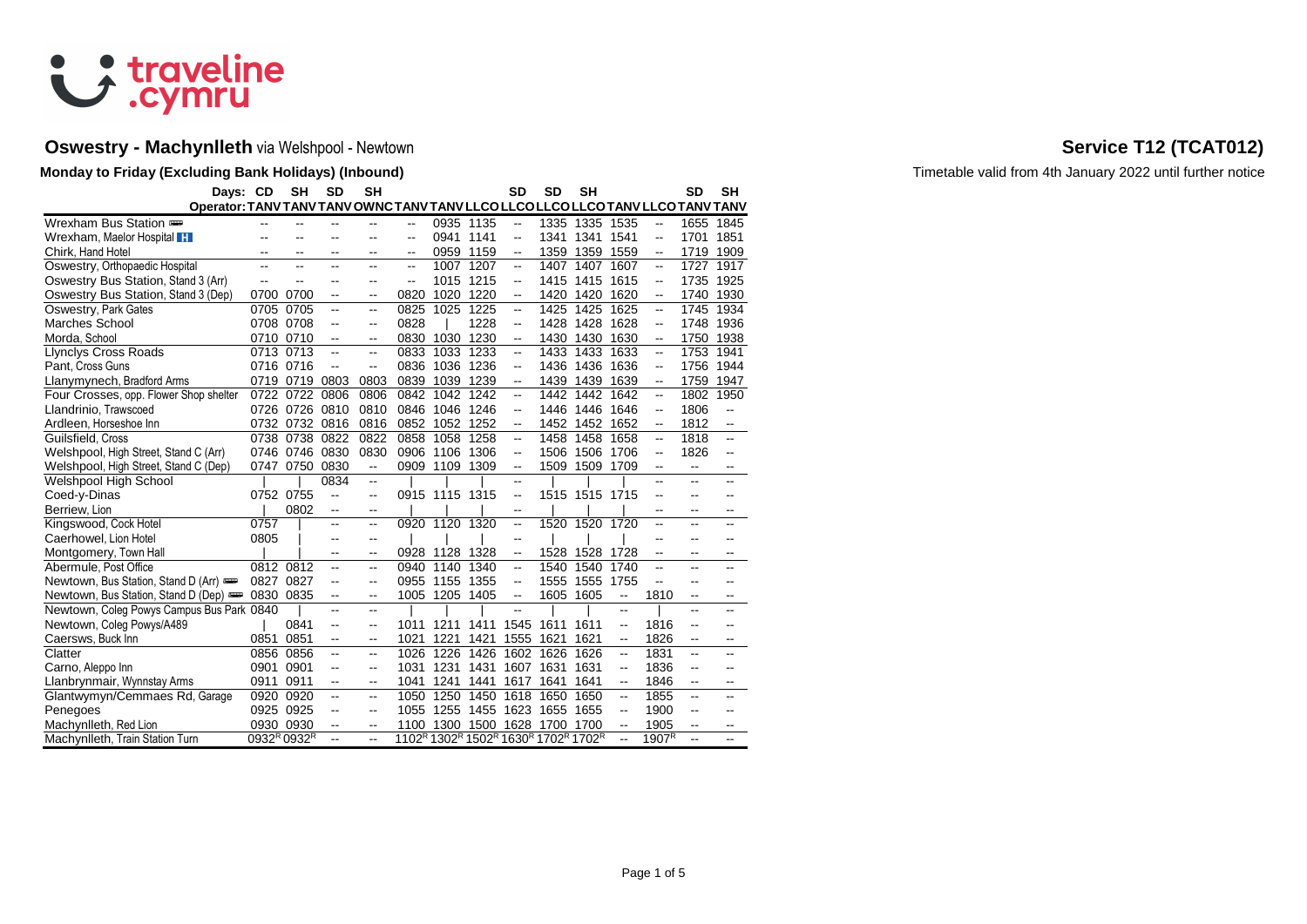

# **Notes:**

- **LLCO** Lloyds Coaches
- **TANV** Tanat Valley Coaches
- **CD** College Days Only
- **SD** Schooldays Only
- **SH** School Holidays
- **R** Calls to set down only on request to the driver
- **OWNC** Owens of Oswestry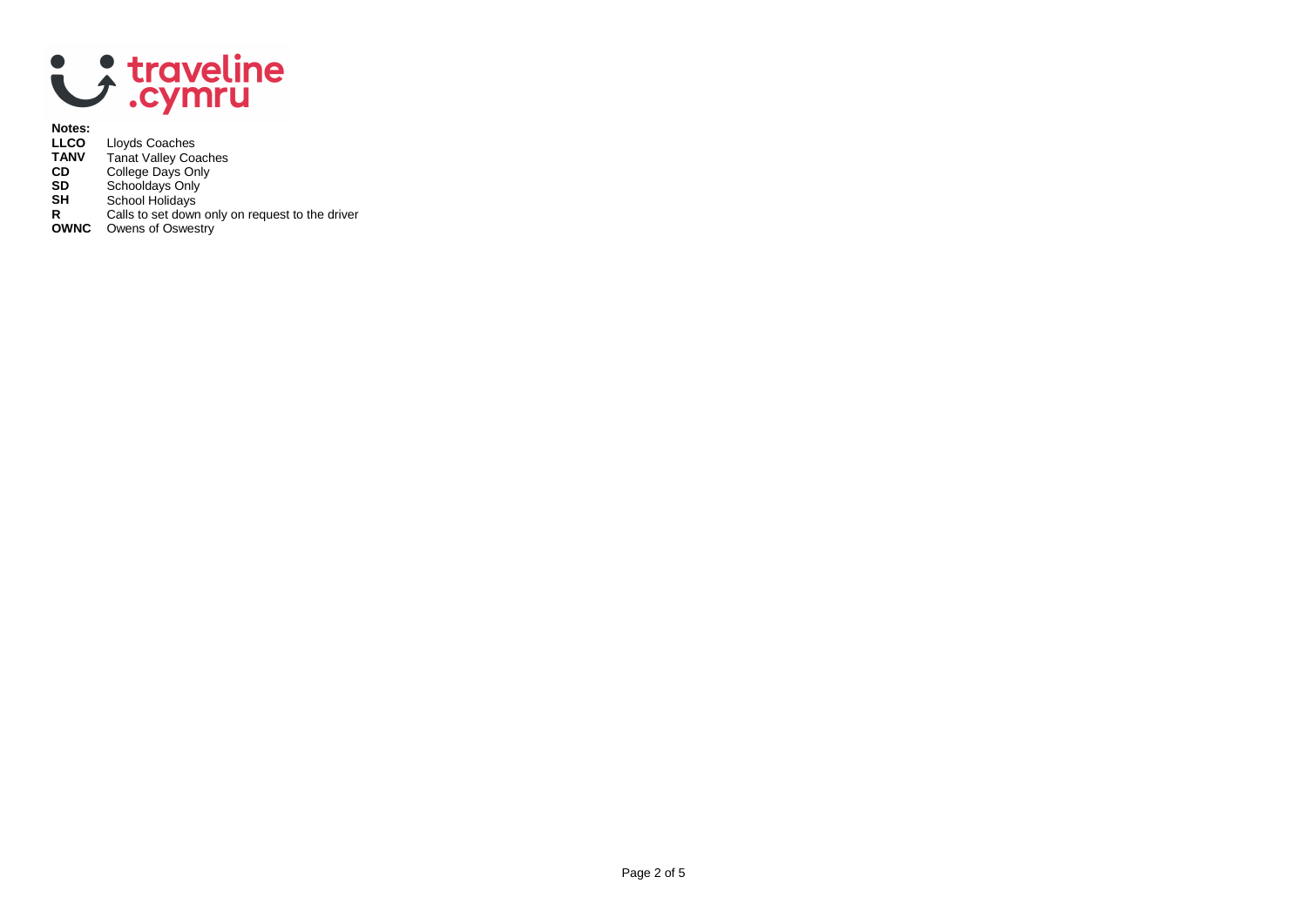

# **Machynlleth - Oswestry** via Newtown - Welshpool **Service T12 (TCAT012)**

## **Monday to Friday (Excluding Bank Holidays) (Outbound) Timetable valid from 4th January 2022 until further notice**

| Days:                                                                      |                |                          | <b>SH</b> | <b>SD</b> | <b>SD</b>                |                |                     |      | <b>SD</b>                | CD   | <b>SH</b>      |                          |                          |
|----------------------------------------------------------------------------|----------------|--------------------------|-----------|-----------|--------------------------|----------------|---------------------|------|--------------------------|------|----------------|--------------------------|--------------------------|
| Operator: TANV TANV LLCO LLCO LLCO LLCO TANV TANV TANV TANV TANV LLCO TANV |                |                          |           |           |                          |                |                     |      |                          |      |                |                          |                          |
| Machynlleth, Train Station Turn                                            | --             |                          | 0655      | 0655      |                          |                | 0734 0857 1057 1257 |      | $\overline{\phantom{a}}$ |      | 1512 1512 1657 |                          | $\overline{\phantom{a}}$ |
| Machynlleth, Red Lion                                                      |                | ۵.                       | 0658      | 0658      | 0737                     | 0900           | 1100                | 1300 | $\overline{a}$           | 1515 | 1515           | 1700                     | $\overline{a}$           |
| Penegoes                                                                   |                | --                       | 0703      |           | 0703 0742 0905 1105      |                |                     | 1305 | $\overline{a}$           | 1520 | 1520           | 1705                     | $\overline{a}$           |
| Glantwymyn/Cemmaes Rd, Garage                                              | ۵.             | $\overline{\phantom{a}}$ | 0708      | 0708      | 0747                     | 0910           | 1110                | 1310 | цü.                      | 1525 | 1525           | 1710                     | Ξ.                       |
| Llanbrynmair, Wynnstay Arms                                                | --             | $\overline{a}$           | 0717      |           | 0717 0756 0919 1119      |                |                     | 1319 | $\overline{\phantom{a}}$ | 1534 | 1534 1719      |                          | $\overline{a}$           |
| Carno, Aleppo Inn                                                          | --             | --                       | 0727      | 0727      | 0806                     | 0929           | 1129                | 1329 | $\overline{\phantom{a}}$ | 1544 | 1544           | 1729                     | --                       |
| Clatter                                                                    | ۵.             | $\overline{\phantom{a}}$ | 0732      | 0732      | 0811                     | 0934           | 1134                | 1334 | $\overline{\phantom{a}}$ | 1549 | 1549           | 1734                     | $\overline{a}$           |
| Caersws, Buck Inn                                                          | $-$            | --                       |           |           | 0820                     | 0939           | 1139                | 1339 | $\mathbf{u}$             |      | 1554 1554      | 1739                     | $\overline{a}$           |
| Newtown, Coleg Powys/A489                                                  | --             | --                       | 0747      | 0747      |                          | 0830 0949 1149 |                     | 1349 | $\overline{\phantom{a}}$ |      | 1604 1749      |                          | --                       |
| Newtown, Coleg Powys Campus Bus Park                                       | $\overline{a}$ | $\overline{\phantom{a}}$ |           |           |                          |                |                     |      | $\overline{a}$           | 1610 |                |                          |                          |
| Newtown High School                                                        | $-$            | --                       |           |           | 0835                     |                |                     |      | $\overline{a}$           |      |                |                          |                          |
| Newtown, Bus Station, Stand C (Arr)                                        | $\overline{a}$ | --                       | 0753      | 0753      | $\overline{\phantom{a}}$ | 0955           | 1155                | 1355 | $\overline{\phantom{a}}$ |      | 1618 1610      | 1755                     | $\overline{\phantom{a}}$ |
| Newtown, Bus Station, Stand C (Dep)                                        | --             | --                       | 0755      | 0755      | --                       | 1005           | 1205                | 1405 | $\mathbf{u}$             | 1620 | 1615           | --                       | 1810                     |
| Abermule, opp. Post Office                                                 | --             | $-$                      | 0809      | 0809      | $\overline{a}$           | 1019           | 1219                | 1419 | $\overline{\phantom{a}}$ |      | 1634 1629      | $\overline{a}$           | 1822                     |
| Montgomery, Town Hall                                                      | $-$            | $-$                      | 0820      | 0820      | $\overline{\phantom{a}}$ | 1030           | 1230                | 1430 | --                       |      | 1640           | $\overline{a}$           |                          |
| Caerhowel, Lion Hotel                                                      | $-$            | --                       |           |           | --                       |                |                     |      | шш.                      | 1641 |                | $\overline{a}$           |                          |
| Kingswood, Cock Hotel                                                      | --             | --                       | 0828      | 0828      | $\overline{\phantom{a}}$ |                | 1038 1238 1438      |      | $\overline{\phantom{a}}$ | 1649 | 1648           | $\sim$                   |                          |
| Berriew, Lion                                                              | --             | $\overline{\phantom{a}}$ |           |           | $\overline{\phantom{a}}$ |                |                     |      | $\mathbf{u}$             |      |                | $\overline{\phantom{a}}$ | 1832                     |
| Coed-y-Dinas                                                               | $\overline{a}$ | --                       | 0833      |           | $\overline{\phantom{a}}$ | 1043           | 1243                | 1443 | $\overline{a}$           |      | 1654 1653      | ш.                       | 1839                     |
| Welshpool, High School                                                     | --             | --                       |           | 0839      | --                       |                |                     |      | 1535                     |      |                | --                       |                          |
| Welshpool, High Street, Stand C (Arr)                                      | --             | --                       | 0843      | 0843      | --                       | 1049           | 1249                | 1449 | 1539                     | 1700 | 1659           | --                       | 1844                     |
| Welshpool, High Street, Stand C (Dep)                                      | 0650           | $\overline{\phantom{a}}$ | 0850      | 0850      | $\overline{\phantom{a}}$ | 1050           | 1250                | 1450 | 1540                     | 1700 | 1700           | --                       | 1845                     |
| Guilsfield, Cross                                                          | 0658           | --                       | 0858      | 0858      | --                       | 1058           | 1258                | 1458 | 1548                     | 1708 | 1708           | $\overline{a}$           | 1853                     |
| Arddleen, Horseshoe Inn                                                    | 0704           | --                       | 0904      | 0904      | $\overline{\phantom{a}}$ | 1104           | 1304                | 1504 | 1554                     | 1714 | 1714           | $\overline{\phantom{a}}$ | 1859                     |
| Llandrinio, Trawscoed                                                      | 0710           | Ξ.                       | 0910      | 0910      | Ξ.                       | 1110           | 1310                | 1510 | 1600                     | 1720 | 1720           | ц.                       |                          |
| Four Crosses, Inn                                                          |                | 0714 0753                | 0914      | 0914      | $\overline{\phantom{a}}$ | 1114           | 1314 1514           |      | 1604                     | 1724 | 1724           | $\overline{\phantom{a}}$ | 1905                     |
| Llanymynech, Bradford Arms                                                 | 0717           | 0756                     | 0917      | 0917      | --                       | 1117           | 1317                | 1517 | 1607                     | 1727 | 1727           | --                       | 1908                     |
| Pant, Cross Guns                                                           | 0720           | 0759                     | 0920      | 0920      | $\ddot{\phantom{a}}$     | 1120           | 1320                | 1520 | $\overline{a}$           | 1730 | 1730           | --                       | 1911                     |
| Llynclys, White Lion                                                       | 0723           |                          | 0802 0923 | 0923      | $\overline{\phantom{a}}$ | 1123           | 1323                | 1523 | $\mathbf{u}$             | 1733 | 1733           | --                       | 1914                     |
| Morda, School                                                              | 0726           | 0805                     | 0926      | 0926      | $\overline{\phantom{a}}$ | 1126           | 1326                | 1526 | $\overline{\phantom{a}}$ | 1736 | 1736           | $\overline{\phantom{a}}$ | 1917                     |
| <b>Marches School</b>                                                      | 0728           | 0807                     | 0928      | 0928      | $\ddot{\phantom{a}}$     | 1128           | 1328                | 1528 | $\overline{a}$           | 1738 | 1738           | ц.                       | 1919                     |
| Oswestry, Park Gates                                                       | 0731           | 0810 0931                |           | 0931      | $\overline{\phantom{a}}$ | 1131           | 1331                | 1531 | $\overline{\phantom{a}}$ | 1741 | 1741           | $\overline{\phantom{a}}$ | 1922                     |
| Oswestry Bus Station, Stand 3 (Arr)                                        | 0736           | 0815                     | 0936      | 0936      | $\overline{\phantom{a}}$ | 1136           | 1336                | 1536 | $\overline{\phantom{a}}$ | 1746 | 1746           | $\overline{\phantom{a}}$ | 1927                     |
| Oswestry Bus Station, Stand 3 (Dep)                                        | 0745           | --                       | 0945      | 0945      | $\overline{a}$           | 1145           | 1345                | 1545 | $\overline{\phantom{a}}$ | --   | --             | --                       | --                       |
| Oswestry, Orthopaedic Hospital                                             | 0753           | --                       | 0953      | 0953      | --                       | 1153           | 1353                | 1553 |                          | --   | --             | --                       |                          |
| Chirk, Hand Hotel                                                          | 0801           | --                       | 1001      | 1001      | --                       | 1201           | 1401                | 1601 | $-$                      | $-$  | --             | --                       | --                       |
| Wrexham, Maelor Hospital <b>H</b>                                          | 0819           | $\overline{\phantom{a}}$ | 1019      | 1019      | --                       | 1219           | 1419                | 1619 | --                       | --   | --             | $\sim$                   | --                       |
| Wrexham Bus Station                                                        | 0825           | --                       | 1025 1025 |           | $\overline{a}$           |                | 1225 1425           | 1625 | $\overline{a}$           | --   | --             | --                       | $\overline{a}$           |

### **Notes:**

**LLCO** Lloyds Coaches

**TANV** Tanat Valley Coaches<br>**CD** College Days Only

**CD** College Days Only<br>**SD** Schooldays Only

**SD** Schooldays Only<br>**SH** School Holidays

School Holidays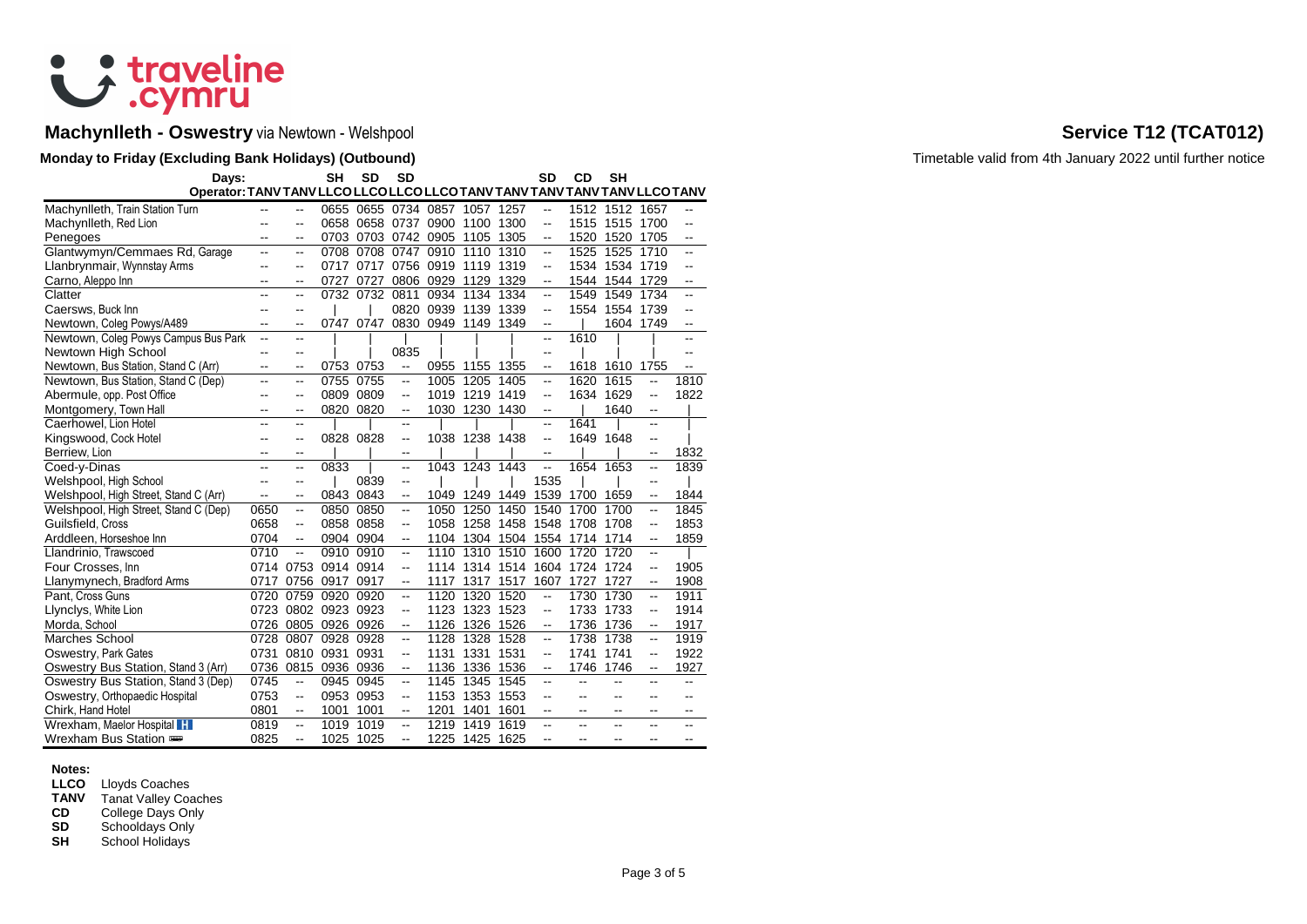

## **Oswestry - Machynlleth** via Welshpool - Newtown **Service T12 (TCAT012) Service T12 (TCAT012)**

| <b>Saturday (Inbound)</b>                                        |                          |                          |               |      |                               |                |           |                          |                   |                   |                          |
|------------------------------------------------------------------|--------------------------|--------------------------|---------------|------|-------------------------------|----------------|-----------|--------------------------|-------------------|-------------------|--------------------------|
| Operator: TANV OWNC TANV TANV LLCO LLCO LLCO TANV LLCO TANV TANV |                          |                          |               |      |                               |                |           |                          |                   |                   |                          |
| Wrexham Bus Station                                              | $\overline{\phantom{a}}$ |                          | --            |      | 0935 1135 1335 1335 1535      |                |           |                          | $\sim$ $\sim$     |                   | 1655 1845                |
| Wrexham, Maelor Hospital                                         | $\sim$                   | $\overline{\phantom{a}}$ |               | 0941 | 1141 1341                     |                | 1341      | 1541                     | $\sim$            | 1701 1851         |                          |
| Chirk, Hand Hotel                                                | $\overline{a}$           | $\overline{\phantom{a}}$ | --            |      | 0959 1159 1359 1359           |                |           | 1559                     | $\bullet\bullet$  |                   | 1719 1909                |
| Oswestry, Orthopaedic Hospital                                   | $\sim$ $\sim$            | $\sim$                   | --            | 1007 | 1207                          | 1407           | 1407      | 1607                     | $\sim$ $\sim$     |                   | 1727 1917                |
| Oswestry Bus Station, Stand 3 (Arr)                              | $\sim$                   | $\sim$                   | $\sim$ $\sim$ | 1015 | 1215                          | 1415 1415      |           | 1615                     | $\sim$            |                   | 1735 1925                |
| Oswestry Bus Station, Stand 3 (Dep)                              | 0700                     | $\sim$                   | 0820          | 1020 | 1220                          | 1420           | 1420      | 1620                     | $\sim$ $\sim$     |                   | 1740 1930                |
| Oswestry, Park Gates                                             | 0705                     | $\sim$                   | 0825          | 1025 | 1225                          | 1425           | 1425      | 1625                     | $\sim$            | 1745 1934         |                          |
| Marches School                                                   | 0708                     | $\sim$                   | 0828          |      |                               | 1228 1428 1428 |           | 1628                     | $\sim$            | 1748 1936         |                          |
| Morda, School                                                    | 0710                     | $\sim$                   | 0830          |      | 1030 1230                     |                | 1430 1430 | 1630                     | $\sim$            | 1750 1938         |                          |
| <b>Llynclys Cross Roads</b>                                      | 0713                     | $\sim$                   | 0833          |      | 1033 1233 1433 1433 1633      |                |           |                          |                   | 1753 1941         |                          |
| Pant, Cross Guns                                                 | 0716                     |                          | 0836          |      | 1036 1236 1436 1436           |                |           | 1636                     |                   | 1756 1944         |                          |
| Llanymynech, Bradford Arms                                       | 0719                     | 0803                     | 0839          |      | 1039 1239 1439 1439           |                |           | 1639                     | $\sim$            | 1759 1947         |                          |
| Four Crosses, opp. Flower Shop shelter                           | 0722                     | 0806                     | 0842          |      | 1042 1242 1442 1442 1642      |                |           |                          |                   |                   | 1802 1950                |
| Llandrinio, Trawscoed                                            |                          | 0726 0810                | 0846          |      | 1046 1246 1446 1446 1646      |                |           |                          |                   | 1806              | $\sim$                   |
| Ardleen, Horseshoe Inn                                           |                          | 0732 0816                | 0852          |      | 1052 1252 1452 1452 1652      |                |           |                          | $\sim$            | 1812              | $\bullet\bullet$         |
| Guilsfield, Cross                                                | 0738                     | 0822                     | 0858          |      | 1058 1258 1458 1458 1658      |                |           |                          | $-$               | 1818              | $\sim$                   |
| Welshpool, High Street, Stand C (Arr)                            | 0746                     | 0830                     |               |      | 0906 1106 1306 1506 1506 1706 |                |           |                          | $\sim$            | 1826 <sup>R</sup> | $\mathbf{u}$             |
|                                                                  | 0750                     |                          | 0909          |      |                               |                |           | 1709                     |                   |                   |                          |
| Welshpool, High Street, Stand C (Dep)                            |                          | $\overline{\phantom{a}}$ |               |      | 1109 1309 1509 1509           |                |           |                          | $\sim$ $\sim$     |                   | $\sim$ $\sim$            |
| Coed-y-Dinas                                                     | 0755                     | $\sim$                   |               |      | 0915 1115 1315 1515 1515 1715 |                |           |                          |                   |                   |                          |
| Berriew, Lion                                                    | 0802                     | $\sim$                   |               |      |                               |                |           |                          |                   |                   |                          |
| Kingswood, Cock Hotel                                            |                          | $\sim$                   |               |      | 0920 1120 1320 1520 1520 1720 |                |           |                          | $\sim$ $\sim$     |                   | --                       |
| Montgomery, Town Hall                                            |                          | $\overline{\phantom{a}}$ | 0928          |      | 1128 1328 1528 1528 1728      |                |           |                          |                   |                   |                          |
| Abermule, Post Office                                            | 0812                     | $\sim$                   |               |      | 0940 1140 1340 1540 1540 1740 |                |           |                          |                   |                   |                          |
| Newtown, Bus Station, Stand D (Arr)                              | 0827                     | $\sim$                   | 0955          |      | 1155 1355 1555 1555 1755      |                |           |                          | $\sim$ $\sim$     |                   |                          |
| Newtown, Bus Station, Stand D (Dep) = 0835                       |                          | $\sim$                   | 1005          |      | 1205 1405                     | 1605 1605      |           | $\sim$                   | 1810              |                   |                          |
| Newtown, Coleg Powys/A489                                        | 0841                     | $\sim$                   | 1011          |      | 1211 1411 1611                |                | 1611      | $\sim$                   | 1816              |                   |                          |
| Caersws, Buck Inn                                                | 0851                     | $\sim$                   | 1021          | 1221 | 1421                          | 1621           | 1621      | $\mathbf{u}$             | 1826              | $\sim$            | $\overline{\phantom{a}}$ |
| Clatter                                                          | 0856                     | $\sim$                   | 1026          | 1226 | 1426                          | 1626           | 1626      | $\overline{\phantom{a}}$ | 1831              | $\overline{a}$    |                          |
| Carno, Aleppo Inn                                                | 0901                     | $\sim$                   | 1031          | 1231 | 1431                          | 1631           | 1631      | $\sim$                   | 1836              |                   |                          |
| Llanbrynmair, Wynnstay Arms                                      | 0911                     | $\sim$                   | 1041          | 1241 | 1441                          | 1641           | 1641      | $\sim$                   | 1846              | $\sim$            | $\overline{\phantom{a}}$ |
| Glantwymyn/Cemmaes Rd, Garage                                    | 0920                     | $\sim$                   | 1050          |      | 1250 1450                     |                | 1650 1650 | $\sim$                   | 1855              | --                |                          |
| Penegoes                                                         | 0925                     | $\sim$                   | 1055          |      | 1255 1455                     |                | 1655 1655 | $\overline{\phantom{a}}$ | 1900              |                   |                          |
| Machynlleth, Red Lion                                            | 0930                     | $\overline{\phantom{m}}$ | 1100          |      | 1300 1500 1700 1700           |                |           | $\mathbf{u}$             | 1905              | $\sim$            |                          |
| Machynlleth, Train Station Turn                                  | $0932^R$                 |                          |               |      | 1102R 1302R 1502R 1702R 1702R |                |           | $\mathbf{u}$             | 1907 <sup>R</sup> |                   |                          |

# **Notes:**

**LLCO** Lloyds Coaches<br> **TANV** Tanat Valley Coa

**TANV** Tanat Valley Coaches<br>**R** Calls to set down only

Calls to set down only on request to the driver

**OWNC** Owens of Oswestry